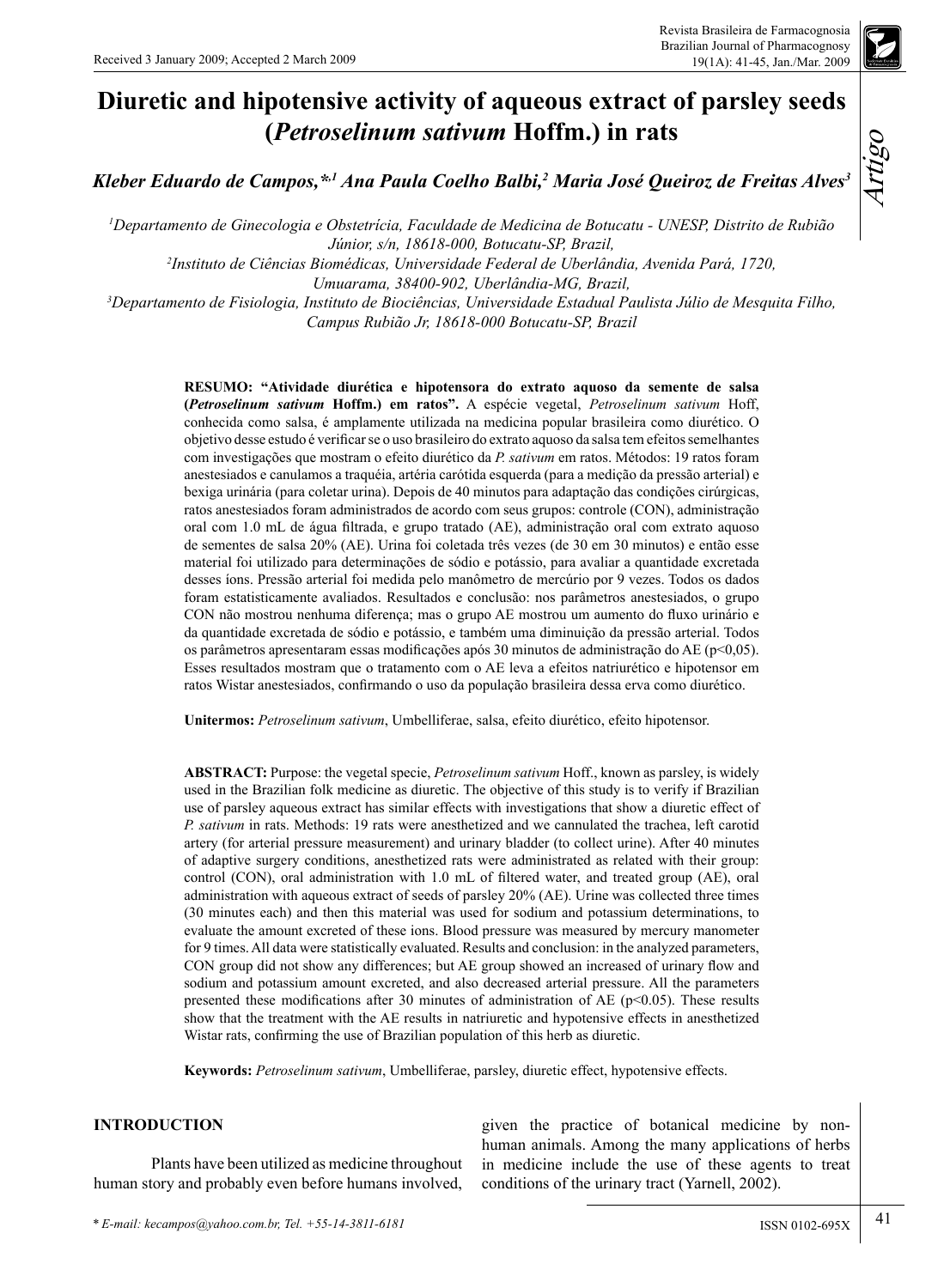Parsley is widely used by Brazilian population, as a remedy for many different ailments (Brandão et al., 2006; Carlini et al., 2006; Oliveira et al., 2007). In addition to its recognized role as antioxidant (Fejes et al., 1998; Ozoy-Sacan et al., 2006), anti-inflammatory, calcium-channel-blocker in intestine and uterus muscle (Neuhaus-Carlisle et al., 1993), cancer preventive agent (Zheng et al., 1992) laxative properties (Kreyydieh et al., 2001), antiulcerogenic (Al-Howinry et al., 2003) and hypoglycemic (Yanardag et al., 2003; Ozoy-Sacan et al., 2006), the herb has gained also a wide reputation as a powerful diuretic in Europe (Tyler, 1993; Anderson et al., 1996), Africa (Watt & Breyer-Branddwijk 1962) and Brazil (Alzugaray & Alzugaray, 1983; Vieira, 1992).

Several data from WHO (World Health Organization) show 80% of world population has already used any plant as therapeutics. From these 80%, at least 30% utilized medicinal plants from clinical indication (Martins et al., 1992). The utilization of medicinal plants is more common in underdeveloped countries, as in Brazil (Heck et al., 2000). Brazilian science is advancing to study the medicinal plants properties, because is widely used in the population, and Brazilian flora is much diversified and also this country is known as the most active principles sources of the planet (Savastano & DiStasi, 1996; Barbosa-Filho et al., 2007, 2008; Biavatti et al., 2007; Corrêa et al., 2008; Sousa et al., 2008).

Although the scientific role of parsley in diuresis is already recognized and documented, there is no data about Brazilian culture influence of this herb in urinary tract and blood pressure. Therefore, the aim of this investigation is to study if Brazilian use of parsley aqueous extract, widely used in this country by folk medicine, has similar effects with investigations that show a diuretic effect of *P. sativum* in rats.

## **MATERIAL AND METHODS**

Male Wistar rats weighing  $230 \pm 10$  g were adapted in the Department of Physiology, for seven days. The rats were kept in collective cages in controlled conditions of temperature (22  $\pm$  3 °C), light (12 h light/ dark cycle) and relative humidity  $(60 \pm 5\%)$ . The animals were fed with laboratory chow (Purina®) and tap water *ad libitum*. All experimental procedures of this study were approved by the Committee of Ethics in Animal Experimentation at the Biosciences Institute - Unesp Campus de Botucatu, State of São Paulo, Brazil.

The herb used was *Petroselinum sativum* Hoffm., very common in Brazil. It was cultivated on autumn  $(n = 09)$  at the Department of Physiology and identified by BOTU herbarium (serial number 23134). Parsley seeds were harvested between 8:00 and 9:30 am, and the aqueous extract (AE) prepared at the beginning of each experiment: as used by related in brazilian medicine folk, AE was prepared as a tea (20 g of parsley seeds in 100 mL of boiled water, for 5 minutes) (Alzugaray &

Alzugaray, 1983; Vieira, 1992).

The animals were separated into two experimental groups. In control group (CON), by intragastric way, rats  $(n = 10)$  received 1.0 mL of water; whereas in the treated group (AE), rats ( $n = 09$ ) received 1.0 mL of aqueous extract of parsley, at the same administration way.

The experimental procedure was followed by protocol suggested by Malnic & Marcondes, 1986 (Malnic & Marcondes, 1986). Rats were anesthetized by i.p. injection of pentobarbital (5 mg / 100 g body weight). The animals were put in a surgery table and, the trachea and left carotid were cannulated by opening incision of the area. Another incision was prepared in the region of the bladder, so this structure was also cannulated by surgery. These cannulas were adapted in rats for better ventilation (trachea), arterial pressure measures (left carotid) and urine collect (bladder). The rats were maintained anesthetized throughout all the experiment, that is composed by three phases: adaptation, *Ad* (animal adaptation to experimental conditions, 40 minutes), basal, *B* (basal parameters evaluation, 30 minutes) and experimental, *Ex* (pos-treating parameters evaluation, 90 minutes). Experimental phase is also divided into three subphases (*Ex1*, *Ex2* and *Ex3*, 30 minutes each) (Table 1).

Urinary volume vas collected at the end of each experimental period by bladder cannula (*B*, *Ex1*, *Ex2* and *Ex3*). Urinary flow was calculated and the material was freezed for further sodium and potassium determinations. Arterial pressure variations (AP) were measured by left carotid cannula connected with a manometer with mercury form 10 to 10 minutes since the phase *B* until the end of the experiment. At the end of the experiment, all the anesthetized animals were killed (Table 1).

Sodium and potassium concentrations were evaluate by flame photometry. Sodium  $(Qe_{(Na^+)})$  and potassium  $(Qe_{(K^+)})$  amount excreted were calculated in uEq/min (Malnic & Marcondes, 1986). To compare AEtreated rats data with their respective control group and to compare Experimental phase with the Basal phase on the same group, the parameters were statistically evaluated using the Analysis of Variance (ANOVA) followed by Test of Multiple Comparisons of Tukey, and the limit of statistical significance was 5% (p<0.05) (Vieira, 1997).

## **RESULTS**

Results are shown in Table 2, as means  $\pm$  SEM, to compare all parameters in the basal and experimental phases of the same group and also to compare statistical differences of parameters of the same basal and experimental phases in different groups.

The animals of CON group did not present any significant differences in all parameters evaluated  $(p>0.05)$ , but parsley AE-treated rats presented significant modifications (p<0.05) in all parameters evaluated (*Ex2* and *Ex3* periods), compared with CON group. Parsley increased urinary flow,  $Qe_{(Na^+)}$  and  $Qe_{(K^+)}$ , and also decreased blood pressure (Table 2)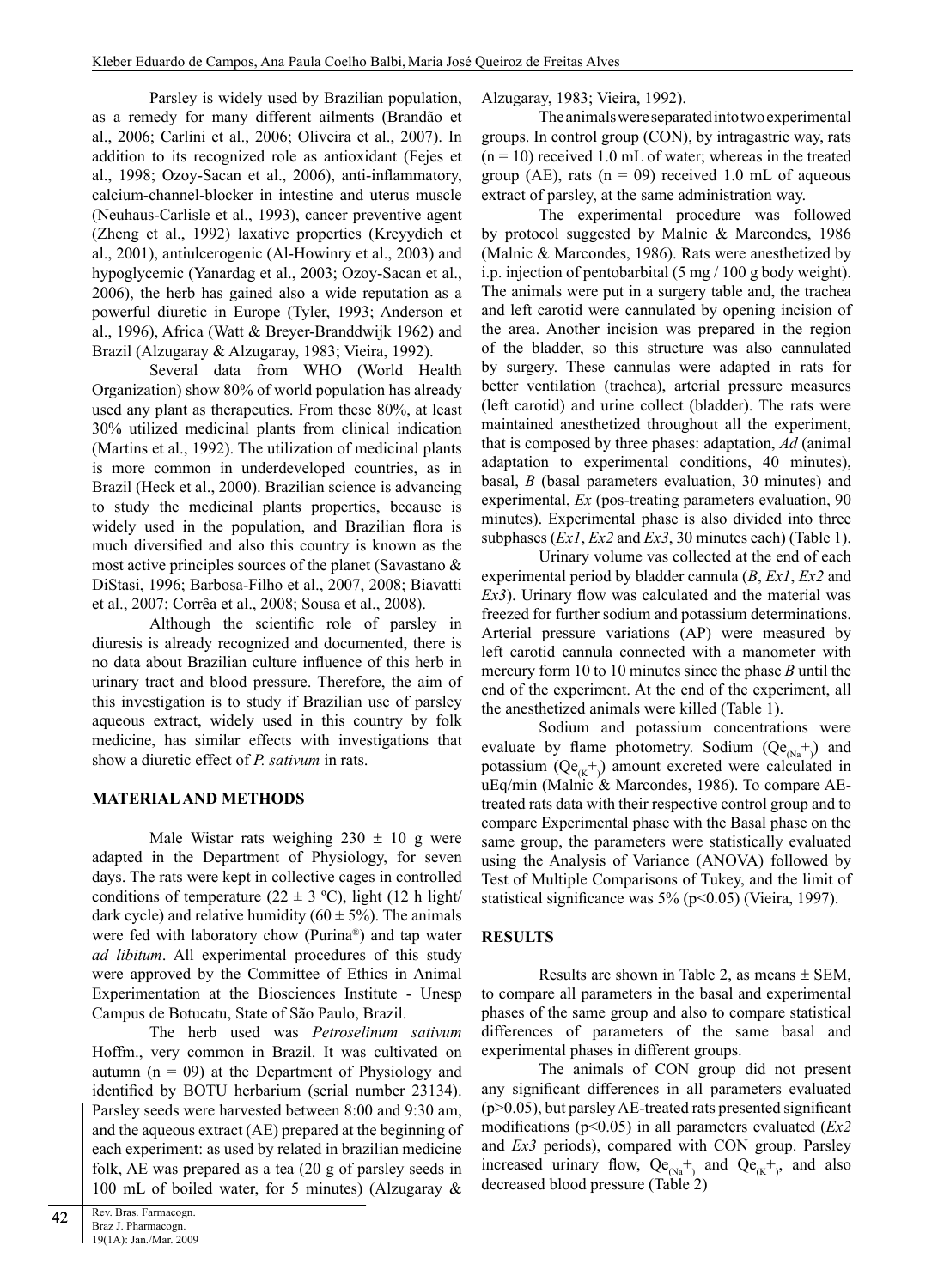| Phases                   | Adaptation       | Basal                 | Experimental                         |                       |                       |  |
|--------------------------|------------------|-----------------------|--------------------------------------|-----------------------|-----------------------|--|
| Abbreviation             | Ad               |                       | Ex 1                                 | Ex2                   | Ex3                   |  |
| Time                     | $40 \text{ min}$ | $30 \text{ min}$      | $30 \text{ min}$<br>$30 \text{ min}$ |                       | $30 \text{ min}$      |  |
| Urinary flow $(uL/min)$  |                  | time                  | time                                 | l time                | time                  |  |
| Blood pressure<br>(mmHg) | Х                | 3 times<br>(10/10min) | 3 times<br>(10/10min)                | 3 times<br>(10/10min) | 3 times<br>(10/10min) |  |

**Table 1.** Experimental protocol with three phases, adaptation, basal and experimental (with three subphases).

**Table 2.** Renal parameters and blood pressure from control (CON) and *Petroselinum sativum* aqueous extract treated-rats (AE).

| Groups                     | $CON (n = 10)$     |                    |                   |                   | $AE (n = 9)$       |                    |                   |                      |
|----------------------------|--------------------|--------------------|-------------------|-------------------|--------------------|--------------------|-------------------|----------------------|
| Experimental phases        | B                  | Ex1                | Ex2               | Ex3               | B                  | Ex 1               | Ex2               | Ex3                  |
| Urinary flow $(\mu L/min)$ | $3.2 \pm 1.1$      | $3.1 \pm 1.0$      | $2.7 \pm 1.0$     | $2.4 \pm 1.0$     | $39\pm0.6$         | $3.7 \pm 0.8$      | $4.6 \pm 1.2*$    | $51\pm1.0*$ #        |
| $(Qe_{Na}^+)(mEq/min)$     | $0.34 \pm 0.12$    | $0.30 \pm 0.10$    | $0.21 \pm 0.05$   | $0.20 \pm 0.05$   | $0.29 \pm 0.05$    | $0.27 \pm 0.07$    | $0.41 \pm 0.05*$  | $0.51 \pm 0.06*$ #   |
| $(Qe_{(K}^+)$ (mEq/min)    | $0.49 \pm 0.16$    | $0.45 \pm 0.15$    | $0.42 \pm 0.18$   | $0.37 \pm 0.15$   | $0.6 \pm 0.09$     | $0.68 \pm 0.15$    | $0.89 \pm 0.18*$  | $1.51 \pm 0.29$ *#   |
| $AP$ (mmHg)                | $100.37 \pm 17.44$ | $100.27 \pm 19.30$ | $90.91 \pm 22.71$ | $90.69 \pm 23.72$ | $100.89 \pm 14.76$ | $100.66 \pm 15.66$ | $90.04 \pm 14.41$ | $70.39 \pm 11.05*$ # |

Values expressed as mean ± standard deviation.

\* significant difference compared to respective control group (p<0.05 – ANOVA followed by Tukey Multiple Comparisons Test). # significant difference compared to basal phase (*B)* (p<0.05 - ANOVA followed by Tukey Multiple Comparisons Test).

When comparing the Experimental phase with their respective Basal phase, there was statistically differences in *Ex3* of all parameters of the AE group (p<0.05): parsley increased, after 1 hour of administration, urinary flow,  $Qe_{(Na)}^+$  and  $Qe_{(K)}^+$ , and decreased blood pressure (Table 2).

# **DISCUSSION**

No trials have definitely proven the mechanism of action of diuretic herbs in humans. The late pharmacognocist, Varro Tyler, PhD, theorized that herbs act only as aquaretics, or agents that increase water excretion without affecting renal handling of electrolytes (Tyler, 1994). Aquaretics may work by causing dilation of glomerular arterioles, thereby increasing glomerular filtration rate. Since water intake can itself have aquaretic effects, and many aquaretic herbs are taken as teas, this would partially explain variable results of clinical trials with aquaretic herbs. (Schilcher, 1987a,b). The results of this experiment do not follow aquaretic theory, because both experimental groups were orally treated with the same volume (1.0 mL).

In general, our results confirm with other experiments. Existing data do not support the aquaretic theory, however. Repeatedly, diuretic herbs have been shown to influence renal electrolyte handling, particularly sodium and potassium, and thus have diuretic activity (Pantoja et al., 2000; Yarnell, 2002; Galati et al., 2002).

Kreydiyyeh & Usta, 2002 studied two associated parsley species, *Petroselinum hortense* Hoffm. and *Petroselinum sativum* Hoffm., and these herbs leads an increase of 24-h urinary volume These results are according with our study, the Brazilian parsley (*Petroselinum sativum* Hoffm.) also promoted a diuretic state on the AE-treated animals.

Diuretic state can be a consequence of an increased renal sodium excretion (natriuresis). In Table 2, data showed that AE leads an increase renal excretion of sodium and water, presented on two last subphases of Experimental phase (*Ex2* and *Ex3*). The herb may lead these alterations 30 minutes after its administration. Kreydiyyeh & Usta, 2002 showed a test with parsley extract added to a sodium-free perfusion buffer in rats. The urine flow rate was in this case, significantly higher than the one observed with the sodium-free buffer. It can suggest that parsley does not affect Na<sup>+</sup> transport, since its effect was not dependent on its presence, or it is, it has an addition another site of action. This herb could be inhibiting sodium reabsorption through another mechanism that involves neither the  $Na^+/H^+$  exchanger nor NaKCl<sub>2</sub> transporter, leading to more sodium and consequently more water retention in the tubes.

Urinary flow is directly related with potassium secretion. The same cited study, reported by Kreyydieh & Usta (2002), shows that the diuretic effect of parsley AE treatment in rats seems thus to be mediated though a change in potassium transport. Parsley may be inhibiting potassium absorption or stimulating potassium secretion, or both, leading, in either case, to more potassium retention in the lumen of the kidney tubules and osmotic water flow (caliuresis). Like sodium results, in our experiment parsley leads a caliuresis state in 30 minutes after administration (Table 2).

This experiment also evaluated arterial pressure (AP) alterations throughout the treatment. In Table 2, parsley acted as hypotensive effect, decreasing AP on treated rats. AP control is complex and several mechanisms can influence, as neural, hormonal and renal. Kidney is known as an AP regulator organ, because it

43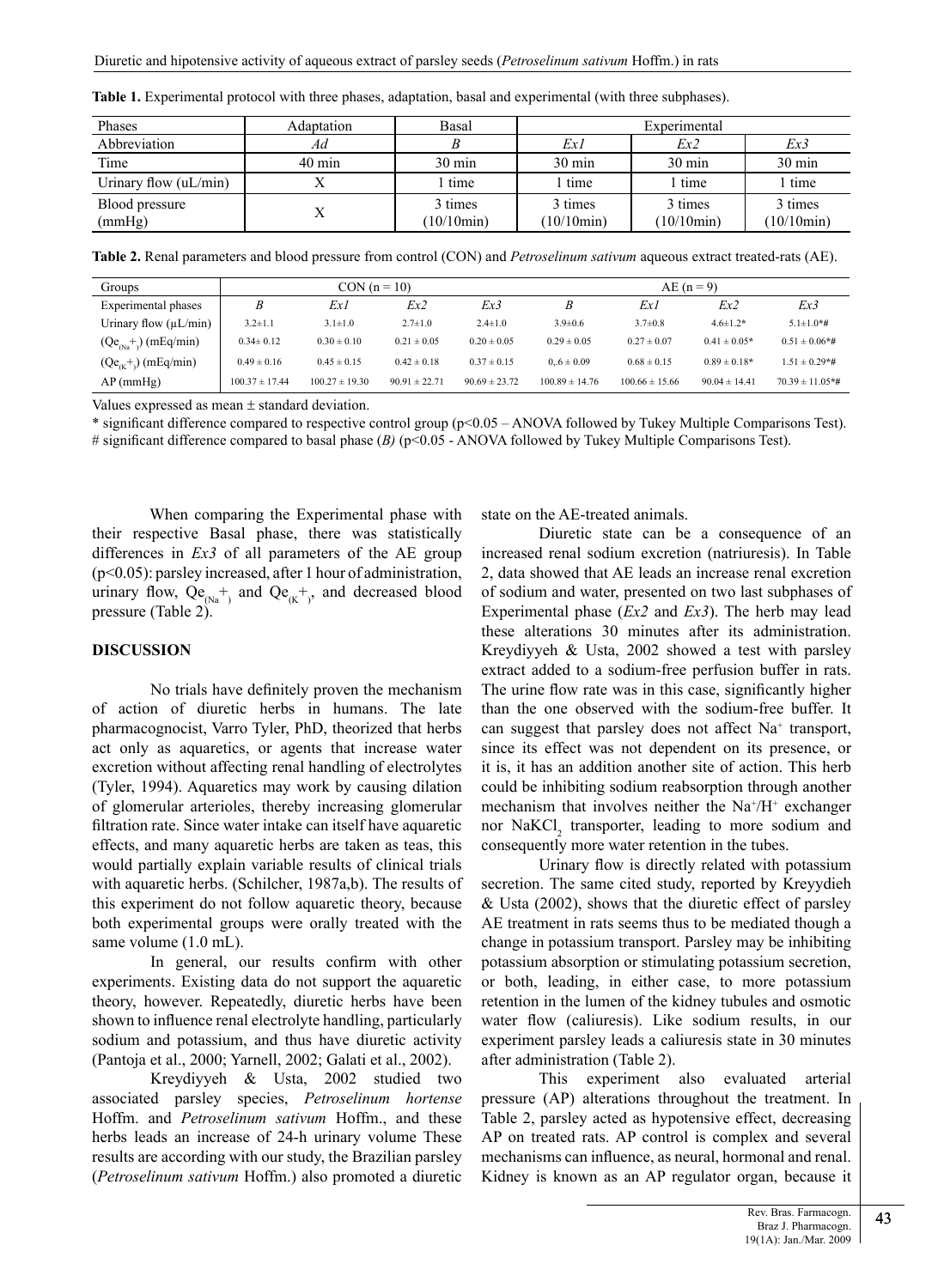promotes water and salt excretion and so this mechanism can regulate volume and AP (Campos et al., 2005). AE treatment decreased 30% pressure levels at the end of the experiment (one hour after AE oral administration); this effect was found together with a natridiuresis effect, at the same moments of the experiment (*EX2* and *Ex3* subphases). Therefore, the hypotensive effect found in this experiment (Table 2) suggests, in part, that is conducted by water and salt renal excretions alterations.

Thus, it is concluded that parsley was responsible for the appearance of natridiuretic and hypotensive effect. This study confirmed the use of parsley tea as diuretic by Brazilian folk medicine, because this herb corroborates other studies, presenting renal and pressure alterations, confirming the diuretic effect in rats. Although we do not yet totally understand which active principle and its mechanism of action causes these effects, the use of animal models suggest a wide variety of possibilities. Our laboratory still investigates some renal mechanisms, for better understanding these renal and cardiovascular modifications.

#### **ACKNOWLEDGEMENTS**

The authors thank to Hildebrando Luiz da Silva, BOTU Herbarium, Department of Botany, and Mr. Antônio Carlos de Barros Tardivo, Laboratory of Kidney and Biomembranes, Department of Physiology for all technical assistance.

### **REFERENCES**

- Al-Howiniry T, Al-Sohaibani M, El-Tahir K, Rafatullah S 2003. Prevention of experimentally-induced gastric ulcers in rats by an ethanolic extract of "parsley", *Petroselinum crispum*. *Am J Chim Med 31*: 699-711.
- Alzugaray D, Alzugaray C 1983. Cebola. In: Alzugaray, D. (org) *Plantas que curam.* v.10. Rio de Janeiro: Editora Três, p.135-6.
- Anderson LA, Newall CA, Phillipson JD 1996. Herbal Medicine. In: Anderson, L.A.; Newall, C.A.; Phillipson, J.D. (org) *A Guide for Health-care professionals.* 1st ed. London: The Pharmaceutical Press; p.203-4.
- Barbosa-Filho JM, Nascimento-Júnior FA, Tomaz ACA, Athayde-Filho PF, Silva MS, Cunha EVL, Souza MFV, Batista LM, Diniz MFFM 2007. Natural products with antileprotic activity. *Rev Bras Farmacogn 17*: 141- 148.
- Barbosa-Filho JM, Alencar AA, Nunes XP, Tomaz ACA, Sena-Filho JG, Athayde-Filho PF, Silva MS, Souza MFV, da-Cunha EVL 2008. Sources of alpha-, beta- , gamma-, delta- and epsilon-carotenes: A twentieth century review. *Rev Bras Farmacogn 18*: 135-154.
- Biavatti M, Marensi V, Leite SN, Reis A 2007. Ethnopharmacognostic survey on botanical compendia for potential cosmeceutic species from Atlantic Forest. *Rev Bras Farmacogn 17*: 640-653.
- Brandão MGL, Cosenza GP, Moreira RA, Monte-Mor RLM 2006. Medicinal plants and other botanical products

from the Brazilian Official Pharmacopoeia. *Rev Bras Farmacogn 16*: 408-420.

- Campos KE, Balbi APC, Alves MJQF 2005. Efeitos do extrato aquoso de cebola (*Allium cepa* L.) sobre a função renal e a pressão arterial em ratos Wistar. *Rev Bras Pl Med 8*: 24-27.
- Carlini EA, Rodrigues E, Mendes FR, Tabach R, Gianfratti B 2006. Treatment of drug dependence with Brazilian herbal medicines. *Rev Bras Farmacogn 16*: 690-695.
- Corrêa MFP, Melo GO, Costa SS 2008. Substâncias de origem vegetal potencialmente úteis na terapia da Asma. *Rev Bras Farmacogn 18 (Supl.)*: 785-797.
- Fejes S, Kery A, Blazovics A, Lugasi A, Lemberkovics E, Petri G, Szoke E 1998. Investigation of the *in vitro* antioxidant effect of *Petroselinum crispum* (Mill.) Nym. ex A.W. Hill. *Acta Pharmacol Hung 68*: 150- 156.
- Galati EM, Tripodo MM, Trovato A, Miceli N, Monforte MT 2002*.* Biologic effect of *Opuntia fícus indica* (L) Mill (Cactaceae) waste matter. Note I: diuretic activity. *J Ethnopharmacol 79*: 17-21.
- Heck AM, DeWitt BA, Lukes AL 2000. Potential interactions between alternative therapies and warfarin. *Am J Health-Syst Pharm 57*: 1221-1227.
- Kreyydieh SI, Usta J, Kaouk I, Al-Sadi R 2001. The mechanism underlying the laxative properties of parsley extract. *Phytomedicine 8*: 382-388.
- Kreyydieh SI, Usta J 2002. Diuretic effect and mechanism of action of parsley. *J Ethnopharmacol 79*: 353-357.
- Malnic G, Marcondes M 1986. Fisiologia renal. 3<sup>ª</sup>ed. São Paulo. EDART - São Paulo - Livraria Editora Ltda.
- Martins ER, Mitsugui SY, Silvia AV 1992. Da colheita a comercialização. In: Martins, E.R. (org) *Plantas* Medicinais. 1ªed. Viçosa, Departamento de Fitotecnia / Universidade Federal de Viçosa, p.1-27.
- Neuhaus-Carlisle K, Vierling W, Wagner H 1993. Calciumchannel blocking activity of essencial oils from *Petroselinum crispum*, *Apium graveolens* and isolated phenylpropane constituents. *Pharm Pharmacol Lett 3*: 77-79.
- Oliveira FQ, Gobira B, Guimarães C, Batista J, Barreto M, Souza M 2007. Espécies vegetais indicadas na odontologia. *Rev Bras Farmacogn 17*: 466-476.
- Ozoy-Sacan O, Yanardag R, Orak H, Ozgey Y, Yarat A, Tunali T 2006. Effects of parsley (*Petroselimumcrispum*) extract versus glibornuride on the liver os streptozotocininduced diabetic rats. *J Ethnopharmacol 104*: 175- 181.
- Pantoja CV, Martin NT, Norris BC, Contreras CM 2000. Purification and bioassays of a diuretic and natriuretic fration from garlic (*Allium sativum*). *J Ethnopharmacol 70*: 35-40.
- Savastano MAP, DiStasi LC 1996. Folclore: conceitos e metodologia. In: DiStasi, L.C. (org) *Plantas Medicinais: Arte e Ciência: Um Guia de Estudo* Interdisciplinar. 1ªed. São Paulo: Editora Unesp, p.37-45.
- Schilcher H 1987a. Moglichkeiten und grenzen der phytotherapie am beispiel pflanzlicher urologika. *Urologe B 27*: 316-319.
- Schilcher H 1987b. Pflanzlicher diuretika. *Urologe B 27*: 215- 222.
- Sousa FCF, Melo CTV, Citó MCO, Félix FHC, Vasconcelos